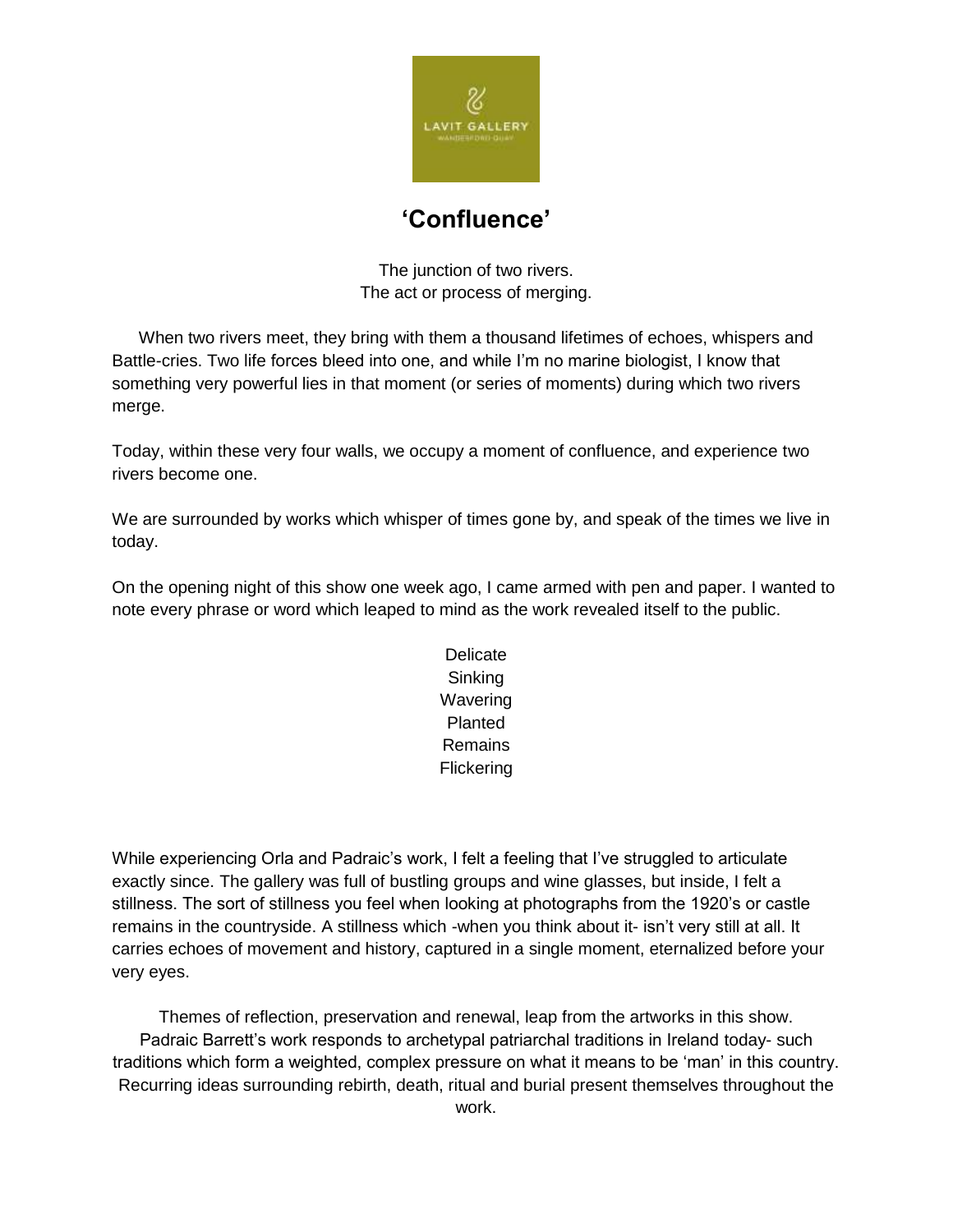Orla O Byrne's exploration lies in ideas of absence, discovery and preservation of the human experience. The work offers frozen moments of preserved movement, and ever-moving depictions of the human form and nature, probing us to pause and be mindful as the works reveal themselves to us in their final form.

On the opening of 'Confluence' Padraic performed a live piece titled 'Bury the Past/Heal the Land'. Lying on white board - reminiscent of an altar piece- his body is flat, limp, silent. The mood in the gallery is tense and still, I bite my nails as a shovel scrapes the wooden floor, showering the artist's frozen body in mud. With each scratching movement of shovel,ideas surrounding ritual, grief and nameless graves spring to mind. I think about bog bodies and shallow graves and the wheaten hue of skeleton fingers as crumbling soil reshapes our view of his hands and feet. I think of men killed for not being the men Ireland wanted, and wonder if that's what Padraic is thinking too, as he lies in a state of quiet ritual.

Days later I return and there is no body, only dark imprints on a low mound of mud. The shovel lies defiantly in line with the site of the performance, surrounded by frustrating remnants of mud, bits left behind. To my left are Orla's sculptures. The Eleanor casts lie and stand on blackboard, serenely staring at the remains nearby. I wonder -for a split second- what they are thinking, how they might feel. Cast from a monument made from Coade stone- invented by Eleanor Coade,an artificial stone businesswoman- they sing from an 18th century existence of defiant femininity, in a Europe cast for men. Their presence is strong, proud, but certainly eerie. Frozen faces from the past.

I move around the space to watch Padraic's video installations. I look down at 'Transcend' and feel myself reeling as the artists spins and spins, almost like a dancer, almost in quiet turmoil. The figure is faceless. With 'Caul' I feel as though I am drifting between the art and reality. Waves lap over a still body, face down and with a face hidden by the afterbirth of a cow. I'm more hopeful now, as if a new life has been born. 'Fall of Man' stands tall and proud. There is an air of majestic resilience in the work. The figure stands. A face remains hidden, reminding me of the universal nature of this work. I think of baptism and ritual, events often marred in my mind by their Catholic connotations. I feel as though something is being reclaimed.

I walk to 'Restless', Orlas projected drawing piece. Emerged in a series of gradual movements, I am quickly lulled into a state of contemplation. I am reminded again of the endless possibilities drawing holds. This is drawing with a weighted narrative of human movement. With the emergence of each chalk mark, I play a guessing game of how the model might have moved, how she might have communicated with the artist. I forget that this piece entails projection, and instead, I remember the power of preserving the human condition. In 'A Drift' I am moving with nature itself as ripples of water emerge to say hello. Both works hold a cast-like presence as they reach their final form, as if bowing in solidarity to their plaster Paris sisters nearby.

I leave the gallery more comforted than I had entered. I had entered a space to find two rivers